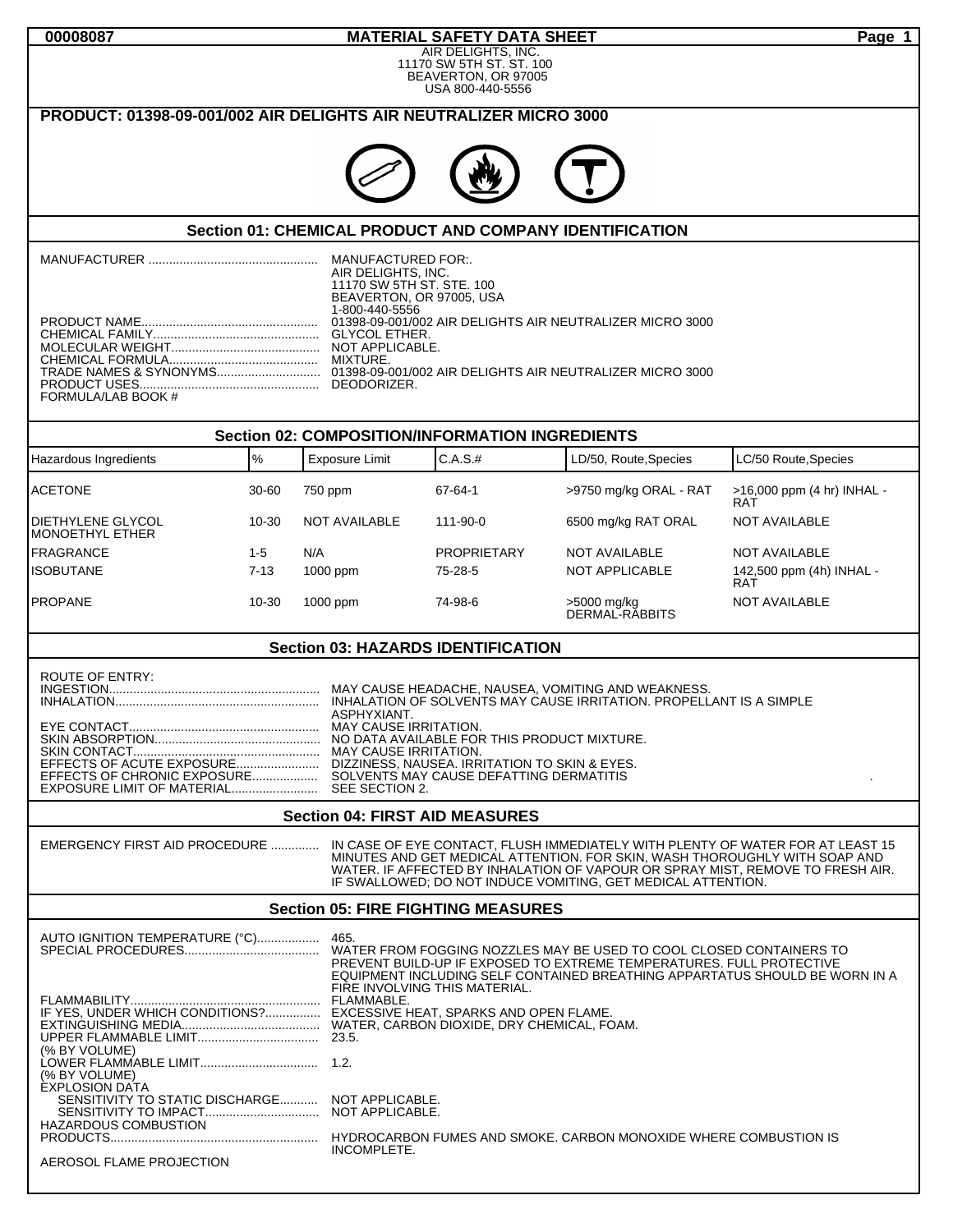### **00008087 MATERIAL SAFETY DATA SHEET Page 2**

#### **PRODUCT: 01398-09-001/002 AIR DELIGHTS AIR NEUTRALIZER MICRO 3000**

## **Section 05: FIRE FIGHTING MEASURES**

| (CONCENTRATE) |  |
|---------------|--|

15 - 45cm.<br>NONE. LOWEST KNOWN VALUE IS ACETONE @-18C.

### **Section 06: ACCIDENTAL RELEASE MEASURES**

LEAK/SPILL............................................................. REMOVE ALL SOURCES OF IGNITION. USE AN INERT ABSORBENT MATERIAL, AND NON-SPARKING TOOLS. VENTILATE AREA. PREVENT FROM ENTERING A WATERCOURSE.

#### **Section 07: HANDLING AND STORAGE**

SYNERGISTIC MATERIALS................................... NONE KNOWN.

STORAGE NEEDS.................................................. KEEP AWAY FROM HEAT, SPARKS, AND OPEN FLAMES. ENGINEERING CONTROLS.................................. VENTILATION - LOCAL (MECHANICAL IF USED INDOORS ON A CONTINUOUS BASIS). HANDLING PROCEDURES AND EQUIPMENT..... STORE IN A COOL, WELL VENTILATED AREA NOT TO EXCEED 50 DEG C.

## **Section 08: EXPOSURE CONTROLS/PERSONAL PROTECTION**

| NOT NORMALLY REQUIRED.<br>NOT NORMALLY REQUIRED.<br>NOT NORMALLY REQUIRED. |
|----------------------------------------------------------------------------|
|                                                                            |

#### **Section 09: PHYSICAL AND CHEMICAL PROPERTIES**

| APPFARANCF.<br>ODOR.<br>VAPOUR PRESSURE(PSIG)-AEROSOL<br>@ 20 C                                                                                            | AEROSOL.<br>CLEAR LIQUID.<br>FRAGRANT.<br>NOT AVAILABLE.<br>65-75.                                               |
|------------------------------------------------------------------------------------------------------------------------------------------------------------|------------------------------------------------------------------------------------------------------------------|
| $n$ -BUTYL ACETATE = 1                                                                                                                                     | 57-200.<br><b>GREATER THAN 1.</b>                                                                                |
| (BY WEIGHT)<br>(BY WEIGHT)                                                                                                                                 | <b>GREATER THAN 1.</b>                                                                                           |
| SOLUBILITY IN WATER g/L (20°C)<br>SPECIFIC GRAVITY (LIQUID)<br>COEFFICIENT OF WATER\OIL DIST<br>PERCENT VOLATILE (BY WEIGHT)<br>SPECIFIC GRAVITY (AEROSOL) | MISCIBLE.<br>NOT APPLICABLE.<br>$0.74 - 0.78$ .<br>NOT AVAILABLE.<br>NOT AVAILABLE.<br>97-98.<br>$0.71 - 0.76$ . |

#### **Section 10: STABILITY AND REACTIVITY**

| <b>HAZARDOUS PRODUCTS OF</b>                                               | HYDROCARBON FUMES AND SMOKE, CARBON MONOXIDE WHERE COMBUSTION IS<br>INCOMPLETE. |
|----------------------------------------------------------------------------|---------------------------------------------------------------------------------|
| CHEMICAL STABILITY:<br>YFS.<br><b>COMPATIBILITY WITH OTHER SUBSTANCES:</b> | UNDER NORMAL CONDITIONS.<br>NOT APPLICABLE.                                     |
|                                                                            | STRONG OXIDIZING AGENTS.<br>NOT APPLICABLE.                                     |

# **Section 11: TOXICOLOGICAL INFORMATION**

|                                             | ANTICIPATED.<br>SKIN/EYE IRRITANT.                                                 |
|---------------------------------------------|------------------------------------------------------------------------------------|
| SENSITIZING CAPABILITY OF MATERIAL UNKNOWN. |                                                                                    |
|                                             |                                                                                    |
|                                             | (NATIONAL TOXICOLOGY PROGRAM), NOT REGULATED AS CARCINOGENS BY OSHA,               |
|                                             | (OCCUPATIONAL SAFETY AND HEALTH ADMINISTRATION), AND HAVE NOT BEEN EVALUATED       |
|                                             | BY IARC, (INTERNATIONAL AGENCY FOR RESEARCH ON CANCER), NOR BY ACGIH               |
|                                             | (AMERICAN CONFERENCE OF GOVERNMENTAL INDUSTRIAL HYGIENISTS).                       |
|                                             | NO INFORMATION IS AVAILABLE AND NO ADVERSE TERATOGENIC EFFECTS ARE<br>ANTICIPATED. |
|                                             | NO INFORMATION IS AVAILABLE AND NO ADVERSE MUTAGENIC EFFECTS ARE                   |
|                                             | ANTICIPATED.                                                                       |
|                                             |                                                                                    |